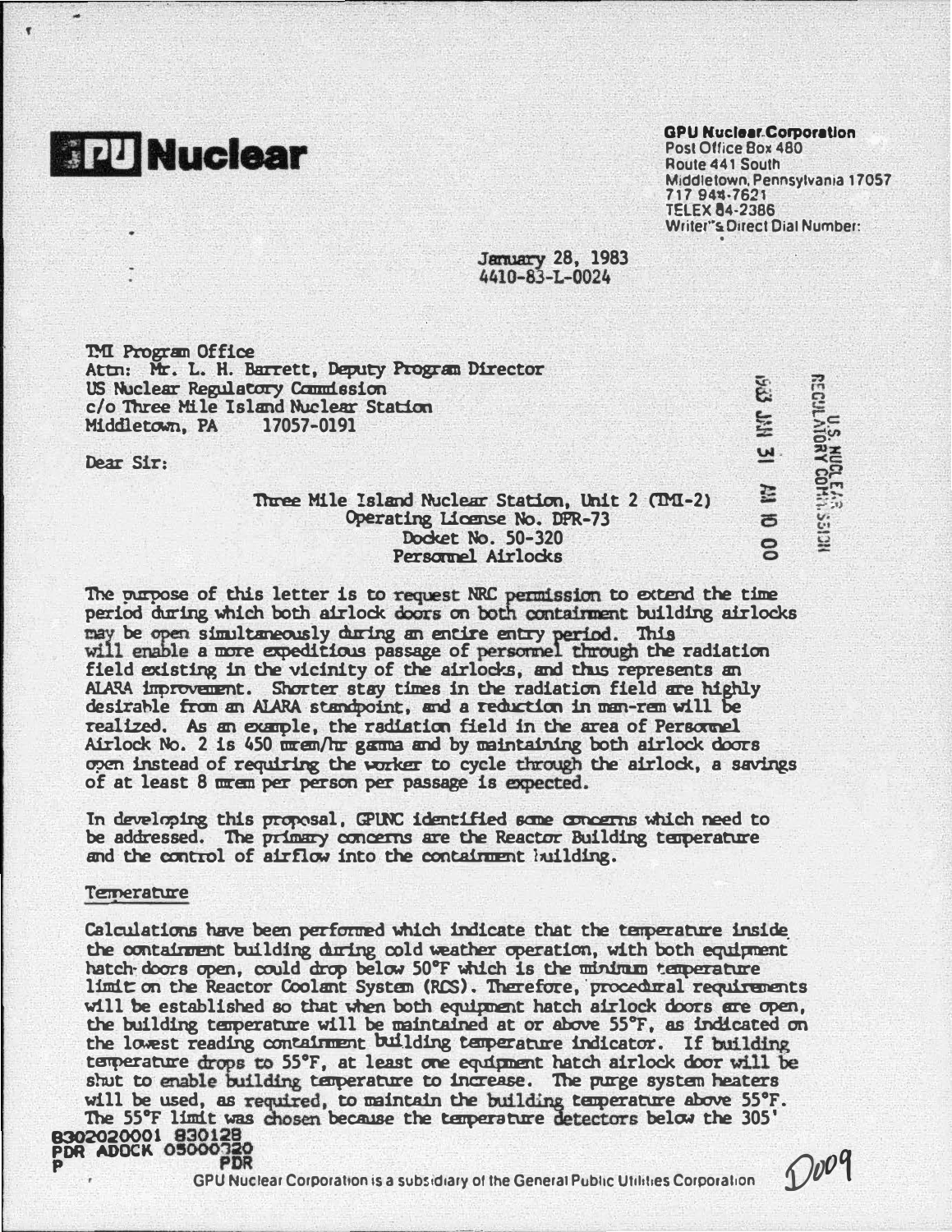elevatim are inoperable and adequate mrgin was desired to ensure the elevation are insperable and adequate dargin was desired to<br>temperature at this elevation was greater than 50°F.

### Air Flow

I

Procedures will be established to ensure there will be no significant release of radioactivity while both airlock doors on either or both airlocks! are open. of radioactivity while both airlock doors on either or both airlocks! are open.<br>These procedures will implement the following, as some of the precautions to � the probability and magnitude of a release of radioactivity during the period when both airlock doors on either or both airlocks are open.

- 1. At least one watch person will be statimed in the inmediate vicinity of the airlock.
- 2. Communications will be maintained between the airlock watch and the Commend Center or the Control Roam.
- 3. Containment conditions and work activities will be continuously monitored fran the Cammui Center or the Control Roan.
- 4. At least one ccntairment purge exhaust fan will be operating (except when momentarily secured to equalize pressure) and a periodic check will be made to ensure sufficient airflow into the reactor building. This winimm airflow will be established by procedure.
- 5. Activities involving heavy load lifts will be analyzed and controlled to verify they can be safely performed.
- 6. The movement or menipulation of any component associated with the reactor coolant pressure boundary (with fuel in the vessel) will be prohibited.
- 7. An alarming airborne particulate radiation monitor and a tritium bubbler will be operating in the immediate vicinity of the airlock. The particulate detector will be adjusted to alarm if airborne concentrations exceed a predetermined value above background.

The cambination of these factors coupled with the ability to rapidly close the envi.roment resulting fran any credible accident when both airlock doors are open. airlock doors will minimize any potential release of radioactive material to the

GP1N: letter 4itl0-82-L-0023 dated October 6, 1982, discusses the probability of a small release to the environment while the equipment hatch airlock doors are being opened . A curtain wall has been erected in the equipment hatch ares so that any releases fran the #1 airlock will now be to an indoor confined (but rot airtight) area rather than in direct communication to the environment. Thus, any release will tend to be contained by the curtain wall and will be drawn back into the reactor building once both airlock doors are ·opened and the. purge started, thus reducing the total release estimated in GPUNC letter 4410-82-L-0023.

An additional item that has been considered in this evaluation is the minimization of the arount of dust and/or cold air that could enter the containment building. To offset these effects, a portion of the air flow into the equipnent hatch airlock can be drawn from the M-20 area via a stairwell which provides communication between these two areas. This can reduce the smount of cold and dust laden outside air which may be drawn into this area via a damper in the equipment hatch area